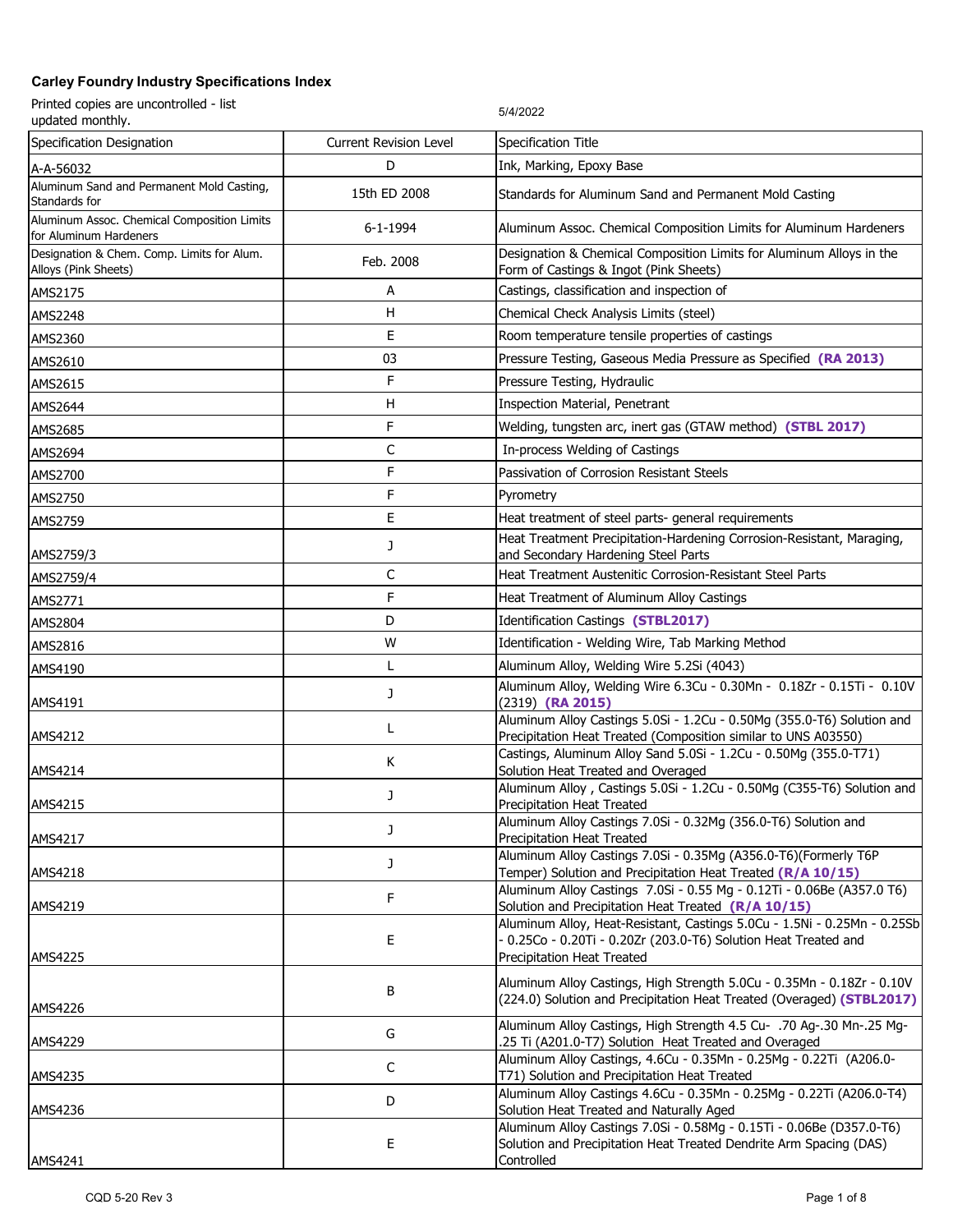Printed copies are uncontrolled - list Printed copies are uncontrolled - list<br>updated monthly.

Specification Designation **Current Revision Level** Specification Title AMS4245 **AMS4245** F Aluminum Alloy, Welding Wire 5.0Si-1.2Cu-0.5Mg (C355.0) AMS4246 **AMS4246 E** Aluminum Alloy, Welding Wire 7.0Si - 0.52 Mg (357) AMS4249 B Aluminum Alloy Castings 7.0Si - 0.58Mg - 0.15Ti - 0.06Be (D357.0-T6) Solution and Precipitation Heat Treated (Requiring Fatigue and Fracture Toughness Testing) Aluminum Alloy, Investment Castings 7.0Si - 0.32Mg (356-T6) Solution<br>and Precipitation Heat Treated (RA 2014) and Precipitation Heat Treated **(RA 2014)** Aluminum Alloy Casting, Investment 7.0Si - 0.32Mg (356-T51)<br>Precipitation Heat Treated Precipitation Heat Treated K Aluminum Alloy Castings, Permanent Mold 7.0Si - 0.30Mg (356-T6)<br>AMS4284 Solution and Precipitation Heat Treated<br>Aluminum Alloy Castings, Permanent Mold 7.0Si - 0.32Mg (356-T51) As-Solution and Precipitation Heat Treated Aluminum Alloy Castings, Permanent Mold 7.0Si - 0.32Mg (356-T51) As-<br>Cast then Precipitation Heat Treated **(RA2015)** Aluminum Alloy Castings 7.0Si - 0.58Mg - 0.15Ti (E357.0-T6) Solution<br>and Precipitation Heat Treated **(R/A 5/16)**<br>AMS4288 Aluminum Alloy Castings, 7.0Si - 0.55Mg - 0.12Ti (F357.0-T6) Solution<br>
and Precipitation Heat Treated **(R/A 4/13)** AMS4511 10-1-89 Copper-Beryllium Alloy Castings-97Cu - 2.18Be - 0.52 (Co+Ni) - 0.28Si [Co+Ni] - 0.28Si [Co+Ni<br>Solution and Precipitation Heat Treated (TF00) AMS4770 K Silver Alloy Brazing Filler Metal 50Ag - 18Cd - 16.5Zn - 15.5Cu 1160-<br>1175F Solidus-Liauidus Range 1175F Solidus-Liquidus Range AMS4772 <sup>J</sup> Silver Alloy Brazing Filler Metal 54Ag - 40Cu - 5.0Zn - 1.0Ni 1325-1575F Solidus-Liquidus Range AMS4890 **D** D Copper-Beryllium Alloy Castings- 97Cu - 2.1Be - 0.52Co - 0.28Si Solution<br>Heat Treated (TB00) (STBL2018) Heat Treated (TB00) **(STBL2018)** AMS5330 BE Steel Castings, Investment 0.80Cr - 1.8Ni - 0.35Mo (0.38 - 0.46C) (SAE<br>AMS5330 BE 4340 Modified) Annealed (STBL2015) 4340 Modified) Annealed **(STBL2015)** AMS5334 H Steel, Investment Castings- 0.50Cr - 0.55Ni - 0.20Mo (0.25-0.35C) (SAE<br>Steel. Investment Castings- 0.95Cr - 0.20Mo (0.25 - 0.35C) (SAE 4130 8630 Mod) Normalized and Tempered AMS5336 <sup>H</sup> Steel, Investment Castings- 0.95Cr - 0.20Mo (0.25 - 0.35C) (SAE 4130 Mod) Normalized or Normalized and Tempered AMS5341 C Steel Castings, Investment, Corrosion Resistant 19.5Cr - 10.5Ni - 0.25S<br>(Type 303) Solution Heat Treated (Type 303) Solution Heat Treated AMS5342 F Steel Corrosion-Resistant, Investment Castings 16Cr - 4.1Ni - 0.28Cb (Nb) - 3.2Cu Homogenization, Solution, and Precipitation Heat Treated (H1100) 130 ksi (896 MPa) Tensile Strength (17-4) AMS5343 F Steel, Corrosion-Resistant, Investment Castings 16Cr - 4.1Ni - 0.28Cb (Nb) - 3.2Cu Homogenization, Solution and Precipitation Heat Treated (H1000) 150 ksi (1034 MPa) Tensile Strength (17-4) AMS5347 C Steel, Corrosion Resistant, Investment Castings 15Cr - 4.6Ni - 0.22Cb (Nb) - 2.8Cu Solution and Precipitation Heat Treated (H1000) 150 ksi (1034 MPa) Tensile Strength (15-5) AMS5349 **E** Steel, Corrosion Resistant, Investment Castings, 13Cr Free Machining;<br>
Hardened and Tempered<br>
Steel, Corrosion and Moderate Heat Resistant, Investment Castings Hardened and Tempered AMS5350 K Steel, Corrosion and Moderate Heat Resistant, Investment Castings<br>212.5Cr (SAE 51410) Hardened and Tempered and Tempered AMS5354 **F** Steel, Corrosion and Heat Resistant Investment Castings, 13Cr - 2.0Ni -<br>3.0W Hardened and Tempered to 32-38 HCR 3.0W Hardened and Tempered to 32-38 HCR AMS5355 J Steel, Corrosion Resistant, Investment Castings 16Cr - 4.1Ni - 0.28Cb - 3.2Cu Homogenization and Solution Heat Treated or Homogenization, Solution, Precipitation Heat Treated AMS5357 <sup>E</sup> Steel, Corrosion-Resistant, Investment Castings 15Cr - 4.6Ni - 0.22Cb - 2.8Cu Solution Heat Treated, Precipitation Hardenable AMS5358 Channels Communication Communication Communication Communication Resistant 18Cr - 9Ni Solution Heat<br>Treated Treated AMS5362 M Steel, Corrosion and Heat Resistant, Investment Castings 19Cr - 12Ni -<br>1.0Cb (Nb) Solution Heat Treated 1.0Cb (Nb) Solution Heat Treated AMS5364 C Steel, Corrosion, and Heat-Resistant, Investment Castings 19.5Cr - 10.5Ni<br>P. 65Cb (CF-8C) Solution Heat Treated - 10.5Ni - 10.5Ni - 0.65Cb (CF-8C) Solution Heat Treated - 0.65Cb (CF-8C) Solution Heat Treated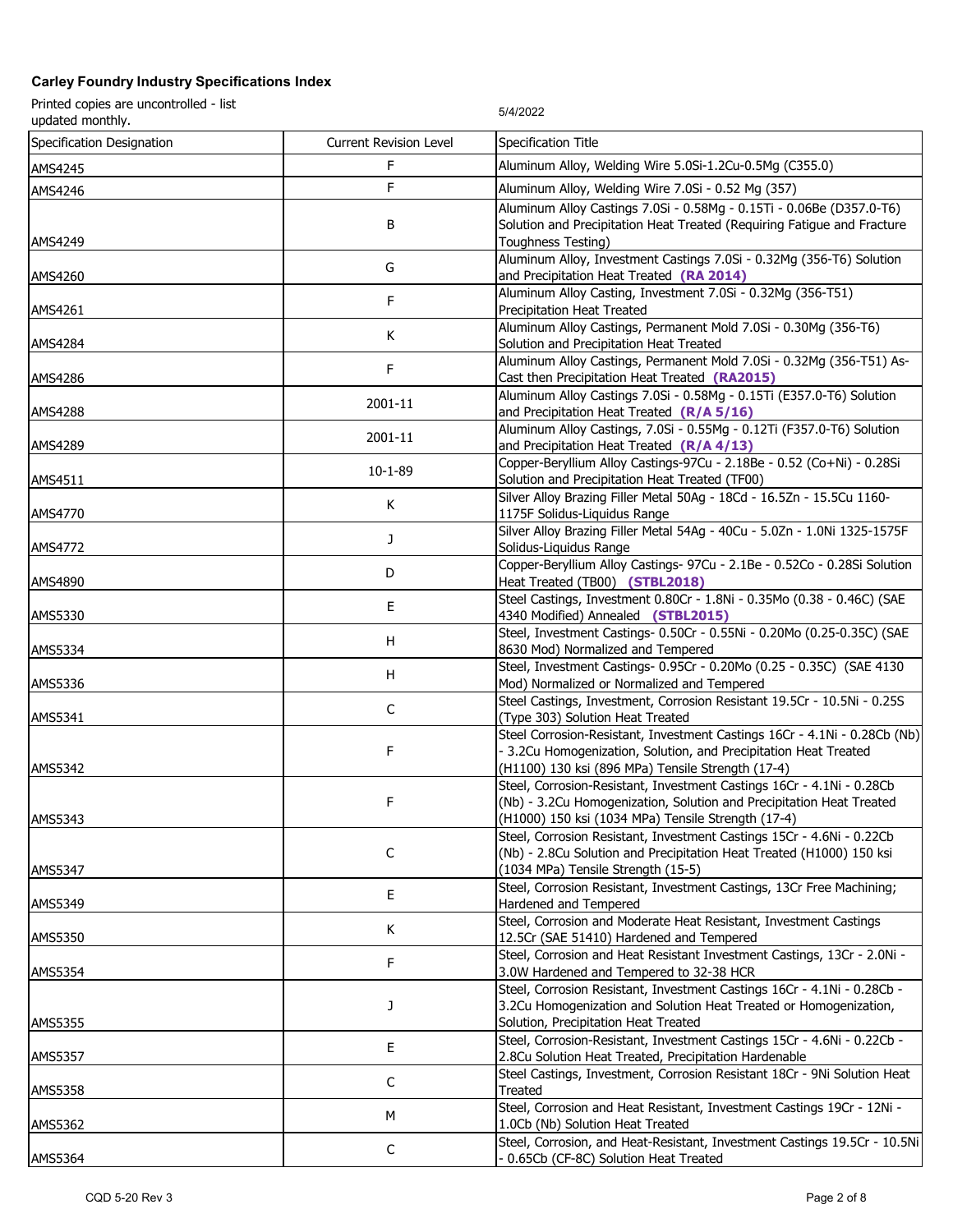Printed copies are uncontrolled - list Printed copies are uncontrolled - list<br>updated monthly.

Specification Designation Current Revision Level Specification Title AMS5366 E Steel, Corrosion and Heat-Resistant, Investment Castings, 25Cr - 20Ni<br>CK-20) As-Cast (RA2012) (CK-20) As-Cast **(RA2012)** AMS5383 E Nickel Alloy, Corrosion and Heat-Resistant, Investment Castings 52.5Ni - 19Cr - 3.0Mo - 5.1Cb(Nb) - 0.90Ti - 0.60Al - 18Fe Vacuum Melted Homogenization and Solution Heat Treated AMS5604 B Steel, Sheet ,Strip, and Plate Corrosion Resistant 16.5Cr - 4.0Ni - 4.0Cu - 4.0Cu - 4.0Cu - 5.5Cr - 4.0Ni - 4.0Cu - 4.0Cu - 4.0Cu - 4.0Cu - 4.0Cu - 4.0Cu - 4.0Cu - 4.0Cu - 4.0Cu - 4.0Cu - 4.0Cu - 4.0Cu - 4.0Cu - 0.30(Cb+Ta) Solution Heat Treated AMS5629 D Steel, Corrosion Resistant, Bars, Forgings, Rings, and Extrusions 13Cr - 8.0Ni - 2.2Mo - 1.1Al Vacuum Induction Plus Consumable Electrode Melted Solution Heat Treated, Precipitation Hardenable AMS5659 G Steel, Corrosion Resistant, Bars, Wire, Forgings, Rings, and Extrusions, 15Cr - 4.5Ni - 0.30Cb (Nb) - 3.5Cu, Consumable Electrode Remelted, Solution Heat Treated, Precipitation Hardenable AMS5680 **J** Steel, Corrosion and Heat-Resistant, Welding Wire 18.5Cr - 11Ni - 0.40Cb<br>(Nb) (SAE 30347) (RA2018) (Nb) (SAE 30347) **(RA2018)** AMS5803 <sup>H</sup> Steel, Corrosion and Heat-Resistant, Welding Wire 16.4Cr - 4.8Ni - 0.22Cb (Nb) - 3.6Cu Consumable Electrode or Vacuum Induction Melted AMS5825 **Steel, Corrosion-Resistant Welding Wire 16.4Cr** - 4.8Ni - 0.22Cb (Nb) -<br>3.6Cu 3.6Cu AMS7721 **19. In the contract of the Case of the Case of the Case of the Case of the Case of the Case of the Case of the Case of the Case of the Case of the Case of the Case of the Case of the Case of the Case of the Case o** AMS-A-21180 C Aluminum-Alloy Castings, High Strength **(STBL2017)** AMS-H-6875 **C** Heat Treatment of Steel Raw Materials **(STBL2020)** AMS-S-8802 **Sealing Compound, Temperature Resistant, Integral Fuel Tanks and Fuel AMS-S-8802** Cell Cavities, High Adhesion ANSI/ASQ Z1.4 **Notation Contract R2013** 2003 Sampling Procedures & Tables for Inspection Attributes (R2013) ARP1962 B Training & Approval of Heat Treating Personnel ARP4992 **B** Periodic Test for Processing Solutions ARP9134 03/2004 Supply Chain Risk Management Guideline AS478 **R Identification Marking Methods** ASS202 **A Internal Straight Thread Design** AS6174 A Counterfeit Material; Acquisition of Authentic and Conforming Material<br>Quality Systems Aerospace Model for Quality Assurance in Design, AS9100 D Quality Systems Aerospace Model for Quality Assurance in Design,<br>
Development, Production, Installation and Servicing AS9101 **E** Quality Management Systems Audit Requirements for Aviation, Space and<br>
Defense Organizations Defense Organizations AS9102 B Aerospace First Article Inspection Requirement AS9103 **A CONFERGNATIST CONSUMING MANUSIC CONSUMING A CONSUMING A Variation Management of Key Characteristics** AS9117 **3/2016 Delegated Product Release Verification** AS9131 <sup>D</sup> Quality Management Systems - Nonconformity Data Definition and Documentation Aerospace Series - Quality Management System Statistics Product<br>Acceptance Requirements Acceptance Requirements Aerospace Series - Requirements for Advanced Product Quality Planning<br>AS9145 Assessment of the Californian Superior Reproved Processing and Assessment Approval Process & Production Part Approval Process AS9146 **AS9146 Example 2017 Example 12017** Foreign Object Damage (FOD) Prevention Program - Requirements for<br>Aviation, Space, and Defense Organizations Aviation, Space, and Defense Organizations AS13001 **A A Delegated Product Release Verification Training Requirements** AS13002 **Example 2015** Requirements for Developing and Qualifying Alternate Inspection<br>Frequency Plans Frequency Plans AS13003 **12-2015** Measurement Systems Analysis Requirements for the Aero Engine Supply<br>Chain Chain AS13004 8-2017 Process Failure Mode and Effects Analysis (PFMEA) and Control Plans

AS13006 **Process Control Methods** Process Control Methods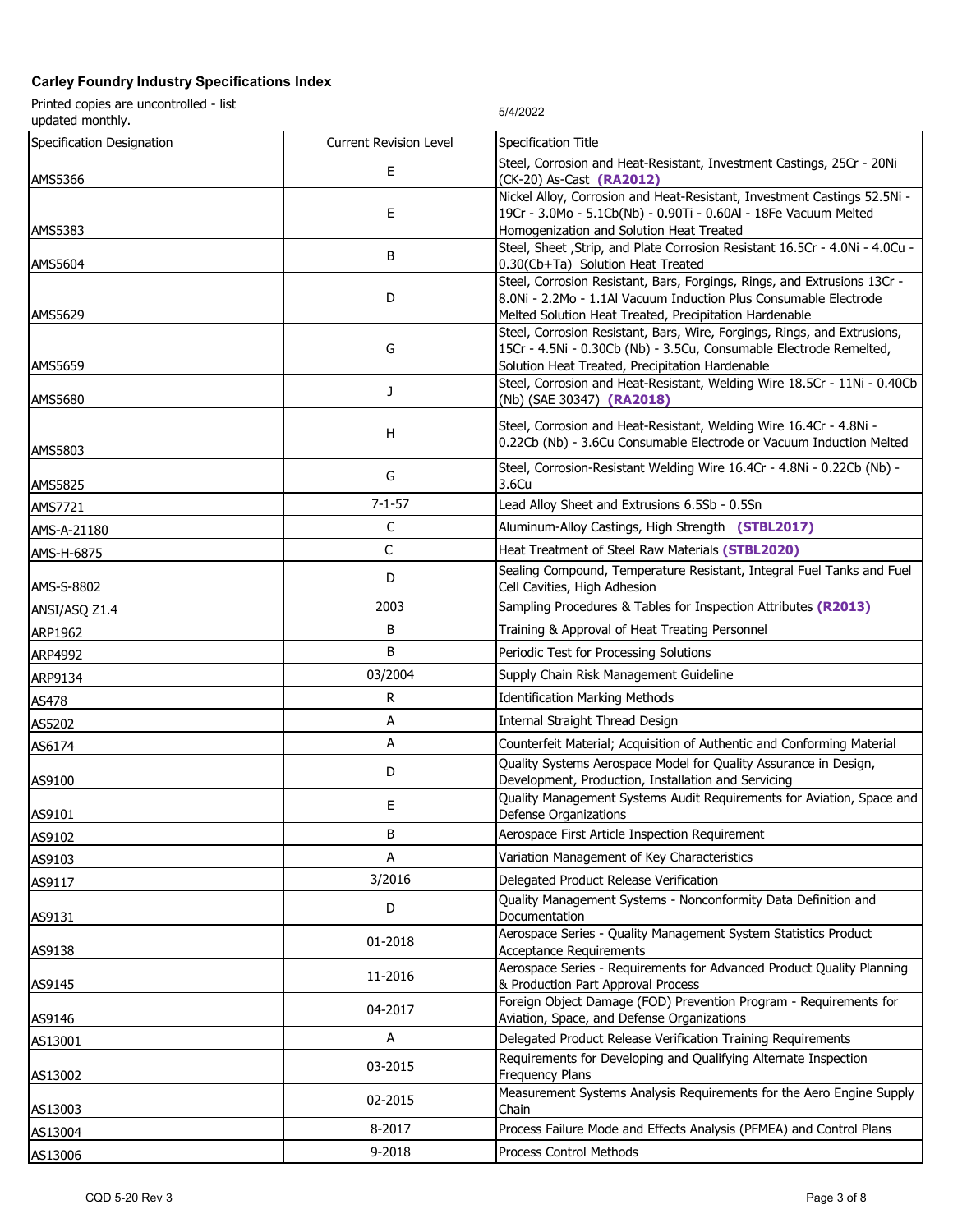| Printed copies are uncontrolled - list<br>updated monthly. |                               | 5/4/2022                                                                                                                                      |
|------------------------------------------------------------|-------------------------------|-----------------------------------------------------------------------------------------------------------------------------------------------|
| Specification Designation                                  | <b>Current Revision Level</b> | Specification Title                                                                                                                           |
| <b>ASME B46.1</b>                                          | 2019 (6-30-20)                | Surface Texture (Surface Roughness, Waviness and Lay)                                                                                         |
| <b>ASME Y14.100</b>                                        | 17 (2013)                     | <b>Engineering Drawing Practices</b>                                                                                                          |
| <b>ASME Y14.24</b>                                         | 2020 (10/23/2020)             | Types and Applications of Engineering Drawings                                                                                                |
| <b>ASME Y14.41</b>                                         | 2019                          | Digital Product Definition Data Practices                                                                                                     |
| <b>ASME Y14.5</b>                                          | 2009                          | Dimensioning and Tolerancing                                                                                                                  |
| <b>ASME Y14.8</b>                                          | 2009                          | Castings, Forgings, and Molded Parts                                                                                                          |
| ASTM A276/A276M                                            | 17                            | Standard Specification for Stainless Steel Bars and Shapes                                                                                    |
|                                                            | 18                            | Standard Specification for Casting, Austenitic, for Pressure-Containing                                                                       |
| <b>ASTM A351/A351M</b>                                     |                               | Parts<br>Standard Test Methods and Definitions for Mechanical Testing of Steel                                                                |
| ASTM A370                                                  | 21                            | Products                                                                                                                                      |
|                                                            | 21                            | Standard Specification for Castings, Iron-Chromium, Iron-Chromium-                                                                            |
| <b>ASTM A743/A743M</b>                                     |                               | Nickel, Corrosion Resistant, for General Application<br>Standard Specification for Steel Castings, Stainless, Precipitation                   |
| <b>ASTM A747/A747M</b>                                     | 18                            | Hardening                                                                                                                                     |
|                                                            | 21                            | Standard Test Methods and Practices for Chemical Analysis of Steel                                                                            |
| ASTM A751                                                  |                               | Products<br>Standard Practice for Steel Castings, Surface Acceptance Standards,                                                               |
| ASTM A802                                                  | 19                            | Visual Examination                                                                                                                            |
|                                                            | 08 (2018)                     | Standard Practice for Investment Castings, Surface Acceptance                                                                                 |
| ASTM A997                                                  | 18e1                          | Standards, Visual Examination<br>Standard Specification for Aluminum-Alloy Sand Castings                                                      |
| ASTM B26/B26M                                              | 10                            | Standard Specification for Aluminum-Alloy Die Casting                                                                                         |
| ASTM B85/B85M                                              | 19                            |                                                                                                                                               |
| <b>ASTM B108/B108M</b>                                     |                               | Standard Specification for Aluminum-Alloy Permanent Mold Castings<br>Standard Specification for Aluminum Alloys in Ingot and Molten Forms for |
| ASTM B179                                                  | 18                            | Castings from all Casting Processes                                                                                                           |
| ASTM B557                                                  | 15                            | Standard Test Methods of Tension Testing Wrought and Cast Aluminum<br>and Magnesium Alloy Products                                            |
| <b>ASTM B618/B618M</b>                                     | 18e1                          | Standard Specification for Aluminum-Alloy Investment Castings                                                                                 |
| ASTM B660                                                  | 21                            | Standard Practices for Packaging/Packing of Aluminum and Magnesium<br>Products                                                                |
| <b>ASTM B686/B686M</b>                                     | 18                            | Standard Specification for Aluminum Alloy Castings, High Strength                                                                             |
| <b>ASTM B917/B917M</b>                                     | 12 (R2020)                    | Standard Practice for Heat Treatment of Aluminum Alloy Castings from all<br>Processes                                                         |
|                                                            |                               | Standard Practice for Sampling Aluminum Ingots, Billets, Castings and                                                                         |
|                                                            | 12 (2016)                     | Finished or Semi-Finished Wrought Aluminum Products for Compositional                                                                         |
| ASTM B985                                                  |                               | Analysis<br>Standard Guide for Hot Isostatic Pressing (HIP) of Aluminum Alloy                                                                 |
| ASTM B998                                                  | 17                            | Castings                                                                                                                                      |
| ASTM D95                                                   | 13e1                          | Standard Test Method for Water in Petroleum Products and Bituminous<br>Materials by Distillation                                              |
| ASTM D740                                                  | 94 (2001)                     | Standard Specification for Methyl Ethyl Ketone                                                                                                |
| ASTM D3951                                                 | 15                            | Standard Practice for Commercial Packaging                                                                                                    |
| ASTM E3                                                    | 11                            | Standard Guide for Preparation of Metallographic Specimens                                                                                    |
| ASTM E4                                                    | 21                            | Standard Practices for Force Verification of Testing Machines                                                                                 |
| ASTM E8/E8M                                                | 21                            | Standard Test Methods for Tension Testing of Metallic Materials                                                                               |
| ASTM E10                                                   | 18                            | Standard Test Method for Brinnel Hardness of Metallic Materials                                                                               |
| ASTM E18                                                   | 20                            | Standard Test Methods for Rockwell Hardness of Metallic Materials                                                                             |
|                                                            | 20                            | Standard Test Methods for Elevated Temperature Tension Tests of                                                                               |
| ASTM E21                                                   |                               | <b>Metallic Materials</b><br>Standard Practice for Using Significant Digits in Test Data to Determine                                         |
| ASTM E29                                                   | 13                            | Conformance with Specifications                                                                                                               |
|                                                            | 16                            | Standard Practice for Verification and Classification of Extensometer                                                                         |
| ASTM E83                                                   |                               | System                                                                                                                                        |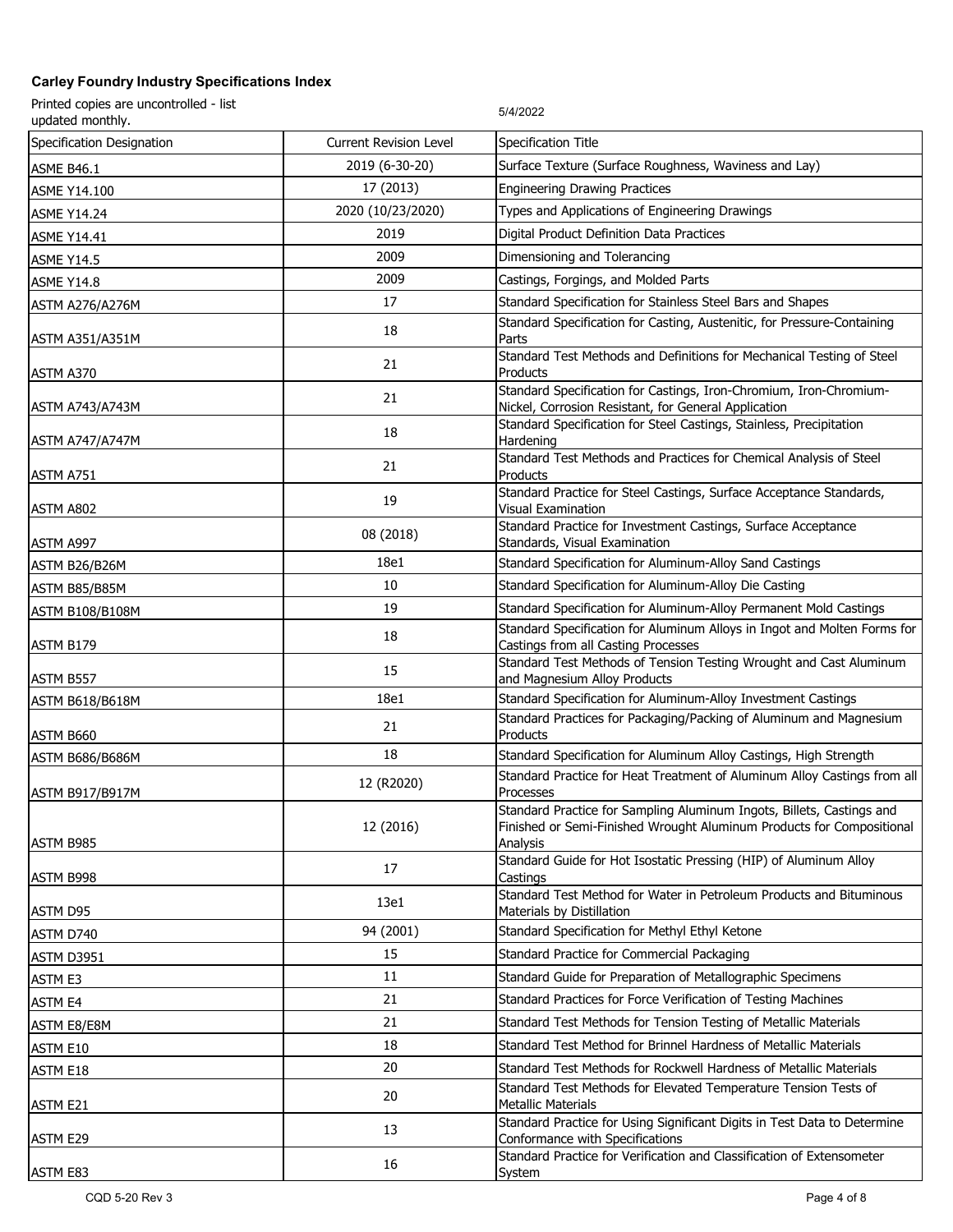| Printed copies are uncontrolled - list<br>updated monthly. |                               | 5/4/2022                                                                                                                                                                 |
|------------------------------------------------------------|-------------------------------|--------------------------------------------------------------------------------------------------------------------------------------------------------------------------|
| Specification Designation                                  | <b>Current Revision Level</b> | Specification Title                                                                                                                                                      |
| ASTM E94/E94M                                              | 17                            | Standard Guide for Radiographic Examination Using Industrial<br>Radiographic Film                                                                                        |
| ASTM E110                                                  | 14                            | Standard Test Method for Rockwell and Brinnel Hardness of Metallic<br>Materials by Portable Hardness Tester                                                              |
| ASTM E139                                                  | 11                            | Standard Test Method for Conducting Creep, Creep-Rupture, and Stress-<br>Rupture Tests of Metallic Materials                                                             |
| ASTM E140                                                  | 12be1                         | Standard Hardness Conversion Tables for Metals Relationship Among<br>Brinnel, Vickers, Rockwell, Superficial, Knoop, Scleroscope, and Leeb<br><b>Hardness</b>            |
| ASTM E155                                                  | 20                            | Standard Reference Radiographs for Inspection of Aluminum and<br><b>Magnesium Castings</b>                                                                               |
| <b>ASTM E165/E165M</b>                                     | 18                            | Standard Practice for Liquid Penetrant Examination for General Industry                                                                                                  |
| ASTM E192                                                  | 20                            | Standard Reference Radiographs of Investment Steel Castings for<br>Aerospace Applications                                                                                |
| ASTM E220                                                  | 19                            | Standard Test Method for Calibration of Thermocouples by Comparison<br>Techniques                                                                                        |
| <b>ASTM E230/230M</b>                                      | 17                            | Standard Specification and Temperature-Electromotive Force (emf) Tables<br>for Standardized Thermocouples                                                                |
| ASTM E407                                                  | 07 (RA 2015)e1                | Standard Practice for Microetching Metals and Alloys                                                                                                                     |
| ASTM E415                                                  | 21                            | Standard Test Method for Analysis of Carbon and Low-Alloy Steel by<br>Spark Atomic Emission Spectrometry                                                                 |
| ASTM E433                                                  | 71RA03                        | Standard Reference Photographs for Liquid Penetrant Inspection                                                                                                           |
| ASTM E515                                                  | 95RA00                        | Standard Test Method for Leaks Using Bubble Emission Techniques                                                                                                          |
| ASTM E608/E608M                                            | 06                            | Standard Specification for Mineral-Insulated, Metal-Sheathed Base Metal<br>Thermocouples                                                                                 |
| ASTM E716                                                  | 16 (R2021)e1                  | Standard Practices for Sampling and Sample Preparation of Aluminum<br>and Aluminum Alloys for Determination of Chemical Composition by<br>Spectrochemical Analysis       |
| ASTM E746                                                  | 18                            | Standard Practice for Determining Relative Image Quality Response of<br>Industrial Radiographic Imaging Systems                                                          |
| ASTM E930                                                  | 18                            | Standard Test Methods for Estimating the Largest Grain Observed in a<br>Metallographic Section (ALA Grain Size)                                                          |
| ASTM E1012                                                 | 19                            | Standard Practice for Verification of Testing Frame and Specimen<br>Alignment Under Tensile and Compressive Axial Force Application                                      |
| <b>ASTM E1025</b>                                          | 18                            | Standard Practice for Design, Manufacture, and Material Grouping<br>Classification of Hole-Type Image Quality Indicators (IQI) Used for<br>Radiology                     |
| <b>ASTM E1079</b>                                          | 21                            | Standard Practice for Calibration of Transmission Densitometers                                                                                                          |
| ASTM E1086                                                 | 14                            | Standard Test Method for Atomic Emission Vacuum Spectrometric<br>Analysis of Stainless Steel by Point-to-Plane Excitation Technique                                      |
| ASTM E1165                                                 | 20                            | Standard Test Method for Measurement of Focal Spots of Industrial X-Ray<br>Tubes by Pinhole Imaging                                                                      |
| <b>ASTM E1251</b>                                          | 17a                           | Standard Test Method for Analysis of Aluminum and Aluminum Alloys by<br>Spark Atomic Emission Spectrometry                                                               |
| ASTM E1254                                                 | 13                            | Standard Guide for Storage of Radiographs and Unexposed Industrial<br>Radiographic Films                                                                                 |
| <b>ASTM E1255</b>                                          | 16                            | Standard Practice for Radioscopy                                                                                                                                         |
| ASTM E1282                                                 | 21                            | Standard Guide for Specifying the Chemical Compositions and Selecting<br>Sampling Practices and Quantitative Analysis Methods for Metals, Ores,<br>and Related Materials |
| ASTM E1316                                                 | 22                            | Standard Terminology for Nondestructive Examinations                                                                                                                     |
| <b>ASTM E1417/E1417M</b>                                   | 21e1                          | Standard Practice for Liquid Penetrant Testing                                                                                                                           |
| ASTM E1742/E1742M                                          | 18                            | Standard Practice for Radiographic Examination                                                                                                                           |
| ASTM E1815                                                 | 18                            | Standard Test Method for Clasification of Film System for Industrial<br>Radiography                                                                                      |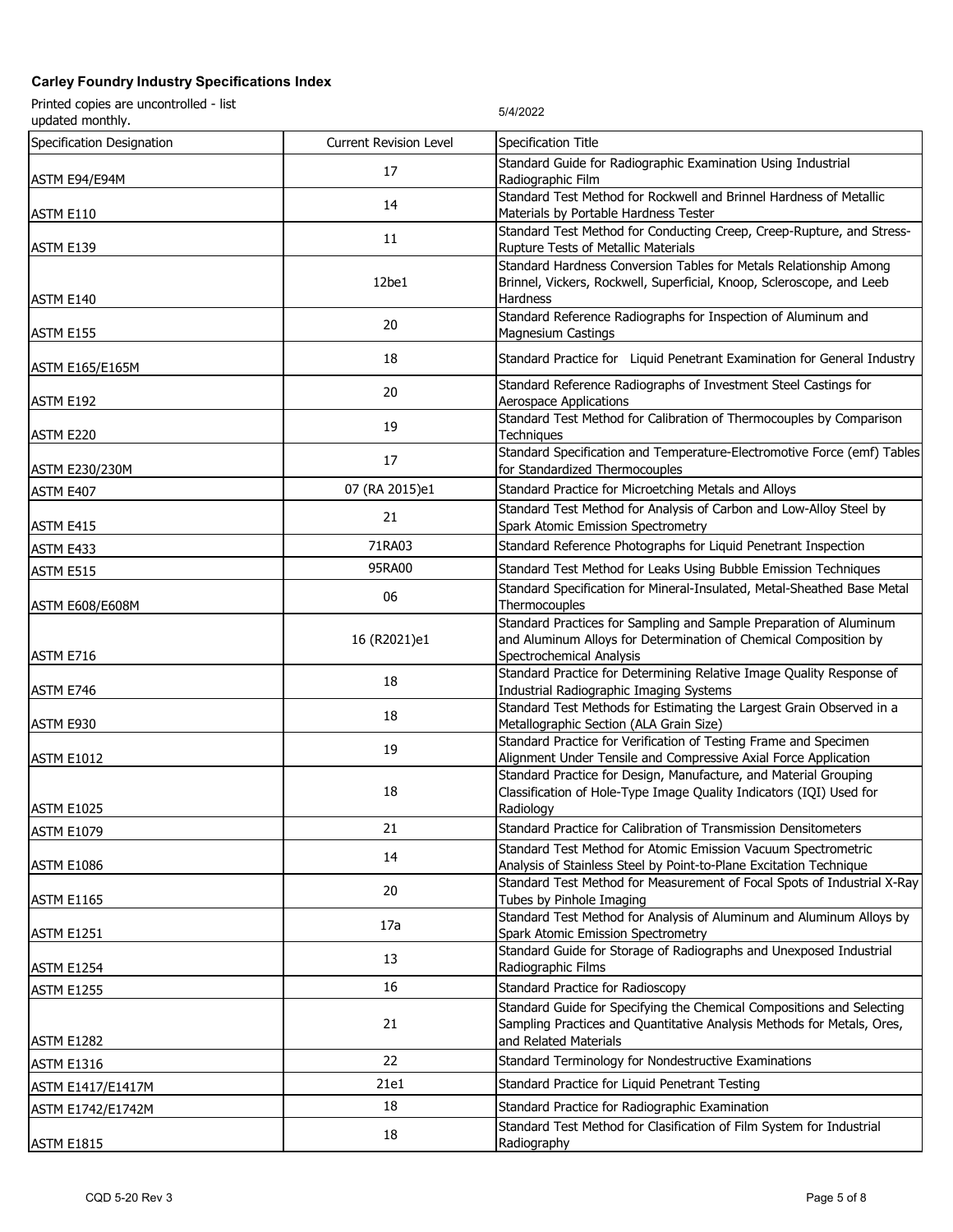| Printed copies are uncontrolled - list<br>updated monthly. |                               | 5/4/2022                                                                                                                                                                                      |
|------------------------------------------------------------|-------------------------------|-----------------------------------------------------------------------------------------------------------------------------------------------------------------------------------------------|
| Specification Designation                                  | <b>Current Revision Level</b> | Specification Title                                                                                                                                                                           |
| ASTM E1817                                                 | 08                            | Standard Practice for Controlling Quality of Radiological Examination by<br>Using Representative Quality Indicators (RQI's)                                                                   |
| ASTM E2002                                                 | 15                            | Standard Practice for Determining Image Unsharpness and Basic Spatial<br>Resolution in Radiography and Radioscopy                                                                             |
| ASTM E2033                                                 | 17                            | Standard Practice for Radiographic Examination Using Computed<br>Radiography (Photostimulable Luminescence Method)                                                                            |
| ASTM E2339                                                 | 15                            | Standard Practice for Digital Imaging and Communication in<br>Nondestructive Evaluation (DICONDE)                                                                                             |
| ASTM E2422                                                 | 17                            | Standard Digital Reference Images for Inspection of Aluminum Castings                                                                                                                         |
| <b>ASTM E2445/E2445M</b>                                   | 20                            | Standard Practice for Performance Evaluation and Long-Term Stability of<br>Computed Radiography Systems                                                                                       |
| <b>ASTM E2597/E2597M</b>                                   | 22                            | Standard Practice for Manufacturing Characterization of Digital Detector<br>Arrays                                                                                                            |
| ASTM E2660                                                 | 17                            | Standard Digital Reference Images for Investment Steel Castings for<br><b>Aerospace Applications</b>                                                                                          |
| ASTM E2698                                                 | 18e1                          | Standard Practice for Radiological Examination Using Digital Detector<br>Arrays                                                                                                               |
| ASTM E2699                                                 | 20                            | Standard Practice for Digital Imaging and Communication in<br>Nondestructive Evaluation (DICONDE) for Digital Radiographic (DR) Test<br>Methods                                               |
| ASTM E2737                                                 | 10 (2018)                     | Standard Practice for Digital Detector Array Performance Evaluation and<br>Long-Term Stability                                                                                                |
| ASTM E3022                                                 | 18                            | Standard Practice for Measurement of Emission Characteristics and<br>Requirements for LED UV-A Lamps Used in Fluorescent Penetrant and<br><b>Magnetic Particle Testing</b>                    |
| AWS A5.18/A5.18M                                           | 2017                          | Specification for Carbon Steel Electrodes and Rods for Gas Shielded Arc<br>Welding                                                                                                            |
| AWS A5.9/A5.9M                                             | 9th ED, 2017                  | Welding Consumables - Wire Electrodes, Strip Electrodes, Wires, and<br>Rods for Arc Welding of Stainless and Heat Resisting Steel - Classification                                            |
| AWS A5.10/A5.10M                                           | 12th ED, 2021                 | Welding Consumables- Wire Electrodes, Wires and Rods for Welding of<br>Aluminum and Aluminum-Alloys- Classification                                                                           |
| AWS A5.12M/A5.12                                           | 7th ED, 2009                  | Specification for Tungsten and Oxide Dispersed Tungsten Electrodes for<br>Arc Welding & Cutting                                                                                               |
| AWS B2.1/B2.1M                                             | 5th ED, 2009                  | Specification for Welding Procedure and Performance Qualification                                                                                                                             |
| AWS C5.5/C5.5M                                             | 2003                          | Recommended Practices for Gas Tungsten Arc Welding                                                                                                                                            |
| AWS D17.1/D17.1M                                           | 2017-AMD2-Erta                | Specification for Fusion Welding for Aerospace Applications                                                                                                                                   |
| BB-H-1168                                                  | D, N1                         | Helium, Technical                                                                                                                                                                             |
| BS EN 1371-1                                               | 2011                          | Founding - Liquid Penetrant Testing - Part 1: Sand, Gravity Die & Low<br>Pressure Die Castings                                                                                                |
| BS EN 12543-5                                              | 1999                          | Non-destructive testing - Characteristics of focal spots in Industrial X-Ray<br>systems for use in Non-Destructive Testing                                                                    |
| CGA G-11.1                                                 | 2016                          | Commodity Specification for Argon                                                                                                                                                             |
| GGG-P-463                                                  | C, A1 6-15-77                 | Plate, Surface, (Granite) (Inch & Metric)                                                                                                                                                     |
| IC Alloy Chemistry Index Book                              | Ninth Edition 2.5M 7/01       | Alloy Index - Air-Melt Specification Alloys - C-M Group Specialty Materials<br>& Alloys Group of SPS Technologies                                                                             |
| ISO 2768-1                                                 | 1st ED 11-15-89               | General Tolerances - Part 1: Tolerances for linear and angular dimensions<br>without individual tolerance indications                                                                         |
| ISO 5725-1                                                 | 1st ED 1994, TC1 2-15-98      | Accuracy (trueness and precision) of Measurement Methods and Results -<br>Part 1: General Principles and Definitions                                                                          |
| ISO 5725-2                                                 | 2nd ED, 12-2019               | Accuracy (trueness and precision) of measurement methods and results -<br>Part 2: Basic Method for the Determination of Repeatability and<br>Reproducibility of a Standard Measurement Method |
| ISO 8062                                                   | 2nd ED, 4/1/94                | Castings - Systems of Dimensional Tolerances and Machining Allowances                                                                                                                         |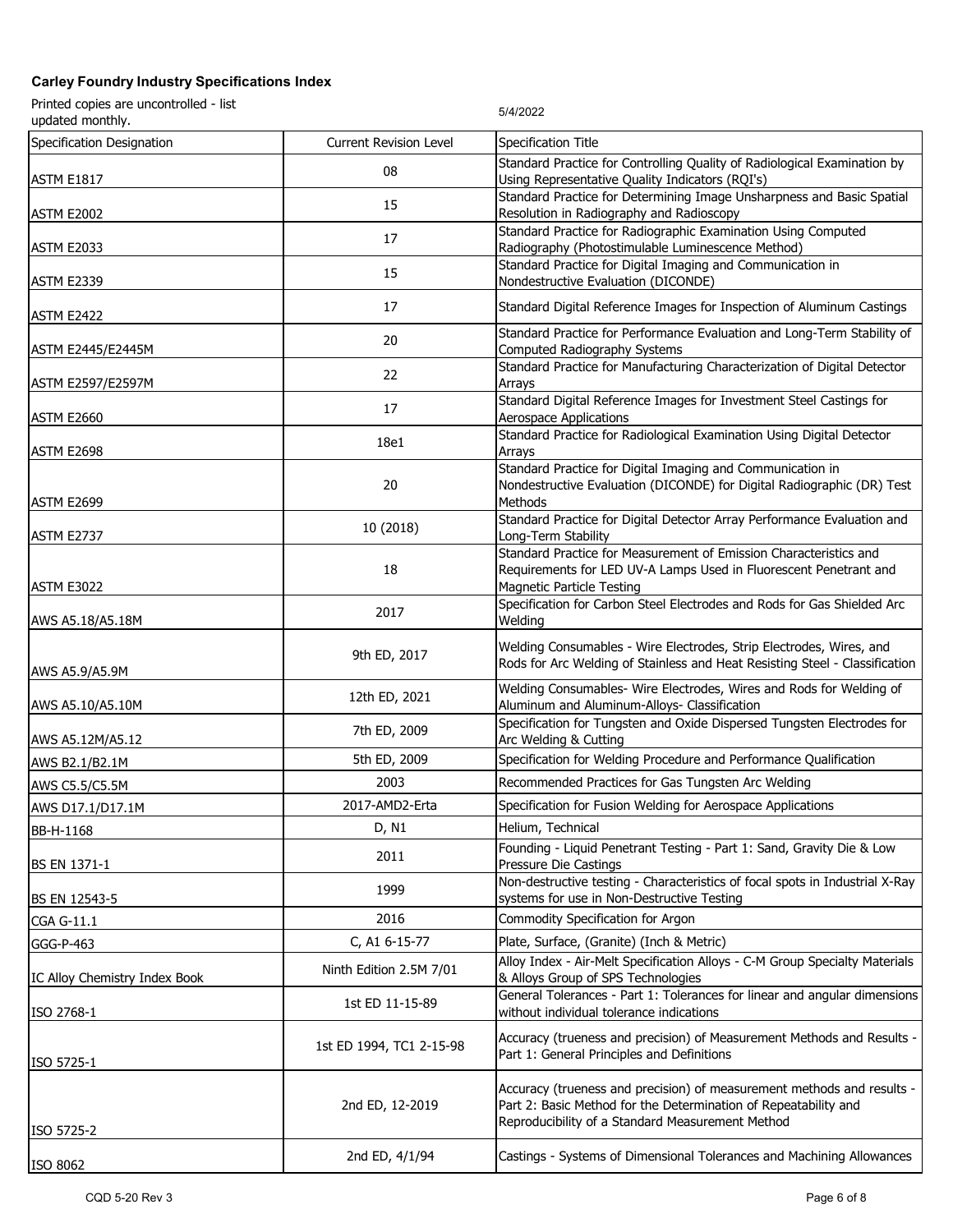| Printed copies are uncontrolled - list<br>updated monthly. |                               | 5/4/2022                                                                                                                                  |
|------------------------------------------------------------|-------------------------------|-------------------------------------------------------------------------------------------------------------------------------------------|
| Specification Designation                                  | <b>Current Revision Level</b> | Specification Title                                                                                                                       |
| ISO 9000                                                   | 4th ED, 9-15-15               | Quality Management Systems - Fundamentals and Vocabulary                                                                                  |
| ISO 9001                                                   | 5th ED, 9-15-15               | Quality Management Systems-Requirements                                                                                                   |
| ISO 9004                                                   | 3rd ED, 11-1-09               | Managing for the Sustained Success of an Organization - A Quality<br>Management Approach                                                  |
| ISO 10007                                                  | 2nd ED, 6/15/2003             | Quality Management Systems - Guidelines for Configuration Management                                                                      |
| ISO 10012                                                  | 1st ED, 4-15-03               | Measurement Management Systems - Requirements for Measurement<br>Processes and Measuring Equipment                                        |
| ISO 10049                                                  | 1st ED, 4-1-92                | Aluminum Alloy Castings - Visual Method for Assessing the Porosity                                                                        |
| ISO 14001                                                  | 2nd Edition (11-15-04)        | Environmental Management Systems- Requirements with Guidance for<br>use                                                                   |
| ISO/IEC 17025                                              | 3rd Ed, 11-2017               | General Requirements for the Competence of Testing and Calibration<br>Laboratories                                                        |
| ISO 22081                                                  | 1st Ed, 2/21                  | Geometrical Product Specifications (GPS) - Geometrical Tolerancing -<br>General geometrical specification and general size specifications |
| ISO/IEC GUIDE 2                                            | 7th ED, 1996                  | Standardization and Related Activities - General Vocabulary                                                                               |
| MIL-DTL-5541                                               | F                             | Chemical Conversion Coatings on Aluminum and Aluminum Alloys                                                                              |
| MIL-DTL-18455                                              | D                             | Argon, Technical                                                                                                                          |
| MIL-PRF-8625                                               | F Amd 2                       | Anodic Coatings for Aluminum and Aluminum Alloys                                                                                          |
| MIL-PRF-22750                                              | G, Amd 1, N1                  | Performance Specification: Coating, Epoxy, High Solids                                                                                    |
| MIL-PRF-23377                                              | J, A2, 4-10-07                | Performance Specification - Primer Coatings: Epoxy, High-Solids                                                                           |
| MIL-S-81591                                                | 68, N1, 2-23-93               | Steel, Investment Castings, Carbon and Corrosion Resisting                                                                                |
| MIL-STD-129                                                | R, CN <sub>2</sub>            | Military Marking for Shipment and Storage                                                                                                 |
| MIL-STD-130                                                | N, VN1                        | Identification Marking of U.S. Military Property                                                                                          |
| MIL-STD-171                                                | F                             | Finishing of Metal and Wood Surfaces                                                                                                      |
| MIL-STD-276                                                | A, VN1                        | Impregnation of Porous Metal Castings & Powdered Metal Components                                                                         |
| MIL-STD-1537                                               | C, N2                         | Test Method Standard for Electrical Conductivity Test for Verification of<br>Heat Treatment of Aluminum Alloys Eddy Current Method        |
| MIL-STD-1907                                               | 89, VN6 8-7-19                | Inspection, Liquid Penetrant & Magnetic Particle, Soundness<br>Requirements for Materials, Parts & Weldments                              |
| MIL-STD-2035                                               | A                             | Non-Destructive Testing Acceptance Criteria                                                                                               |
| MIL-STD-45662                                              | 6/10/1980                     | Military Standard, Calibration Systems Requirements                                                                                       |
| MIL-W-13855                                                | D, N1, 5-28-87                | Weapon, Small Arm and Aircraft Armament Subsystems, General<br>Specification for                                                          |
| MIL-W-22248                                                | A, Amd 2 6-6-85               | Weldments, Aluminum & Aluminum Alloy                                                                                                      |
| MIL-W-63150                                                | 77, N2, 2-8-07                | Weapons & Support Material Standard Quality Assurance Provisions for                                                                      |
| <b>NAS410</b>                                              | 5 amd2                        | Certification & Qualification of Nondestructive Test Personnel                                                                            |
| <b>NAS1514</b>                                             | 3                             | Radiographic Standard for Classification of Fusion Weld Discontinuties                                                                    |
| <b>NASM33537</b>                                           | 3                             | Insert, Screw Thread, Helical Coil, Inch Series, Coarse and Fine Thread,<br>Standard Assembly Dimensions for                              |
| NAVORD OD 8841                                             | A                             | Castings-Dimensions, Tolerances & Draft (Special Applications)                                                                            |
| NIST SP 800-171                                            | 1/14/16                       | June 2015 (Includeds updates as of Protecting Controlled Unclassified Information in Nonfederal Information<br>Systems and Organizations  |
| <b>NIST SP 1038</b>                                        | May 2006                      | The International System of Units (SI) - Conversion Factors for General<br>Use                                                            |
| QPL-23377                                                  | 10/2/2018                     | Qualified Products List of Products Qualified under Military Specification<br>MIL-PRF-23377 Primer Coatings - Epoxy, High-Solids          |
| QPL-AMS2644                                                | 1/11/2022                     | Qualified Product List of Products Qualified Under Performance<br>Specification SAE-AMS2644, Inspection Material, Penetrant               |
| $RP-1$                                                     | April 2010                    | Establishment and Adjustment of Calibration Intervals                                                                                     |